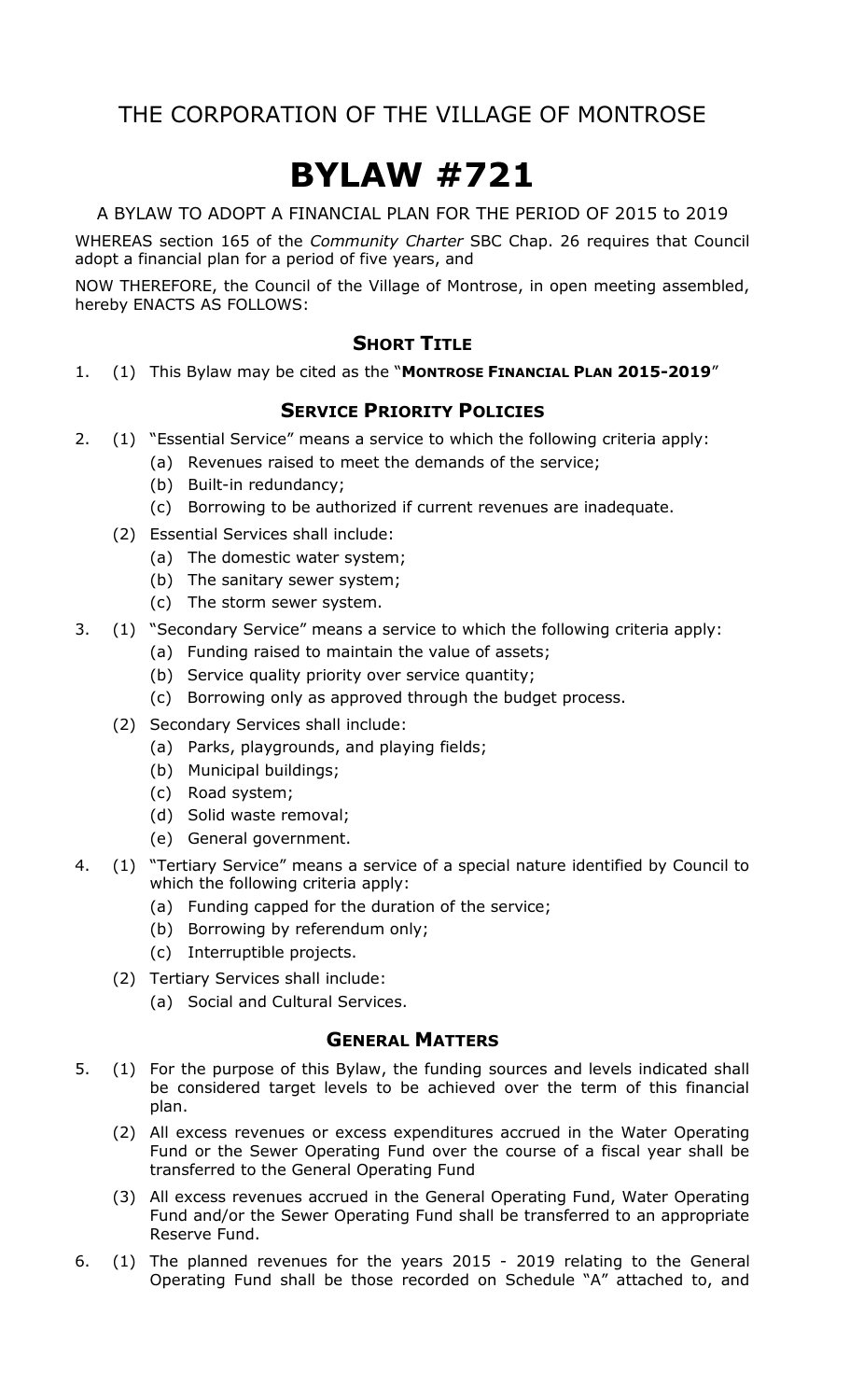forming part of this Bylaw.

- (2) The planned expenditures for the years 2015 2019 relating to the General Operating Fund shall be those recorded on Schedule "B" attached to, and forming part of this Bylaw.
- (3) The planned revenues and expenditures for the years 2015 2019 relating to the Water Operating Fund shall be those recorded on Schedule "C" attached to, and forming part of this Bylaw.
- (4) The planned revenues and expenditures for the years 2015 2019 relating to the Sewer Operating Fund shall be those recorded on Schedule "D" attached to, and forming part of this Bylaw.
- (5) The Statement of Objectives and Policies for the years 2015 2019 relating to the Financial Plan shall be those recorded on Schedule "E" attached to, and forming part of this Bylaw.

#### **ENACTMENT**

- 7. (1) If any section, subsection, sentence, clause or phrase of this Bylaw is for any reason held to be invalid by the decision of any court of competent jurisdiction, the invalid portion shall be severed and the part that is invalid shall not affect the validity of the remainder.
	- (2) This Bylaw shall come into full force and effect on final adoption.

 $\_$  , and the contribution of the contribution of  $\_$  , and  $\_$  , and  $\_$  , and  $\_$  , and  $\_$  , and  $\_$  , and  $\_$ 

READ A FIRST TIME READ A SECOND TIME  $\frac{1}{20}$  this 20<sup>th</sup> day of April, 2015 READ A THIRD TIME  $R$  and  $R$  this 20<sup>th</sup> day of April, 2015 PUBLIC CONSULTATION HELD RECONSIDERED AND FINALLY ADOPTED

this 20<sup>th</sup> day of April, 2015 this 4<sup>th</sup> day of May, 2015 this  $4<sup>th</sup>$  day of May, 2015

Mayor **Mayor** Corporate Officer

Certified a true copy of Bylaw #721, as adopted

\_\_\_\_\_\_\_\_\_\_\_\_\_\_\_\_\_\_\_\_\_\_\_\_\_\_\_\_\_\_\_\_\_\_\_\_\_\_\_

Corporate Officer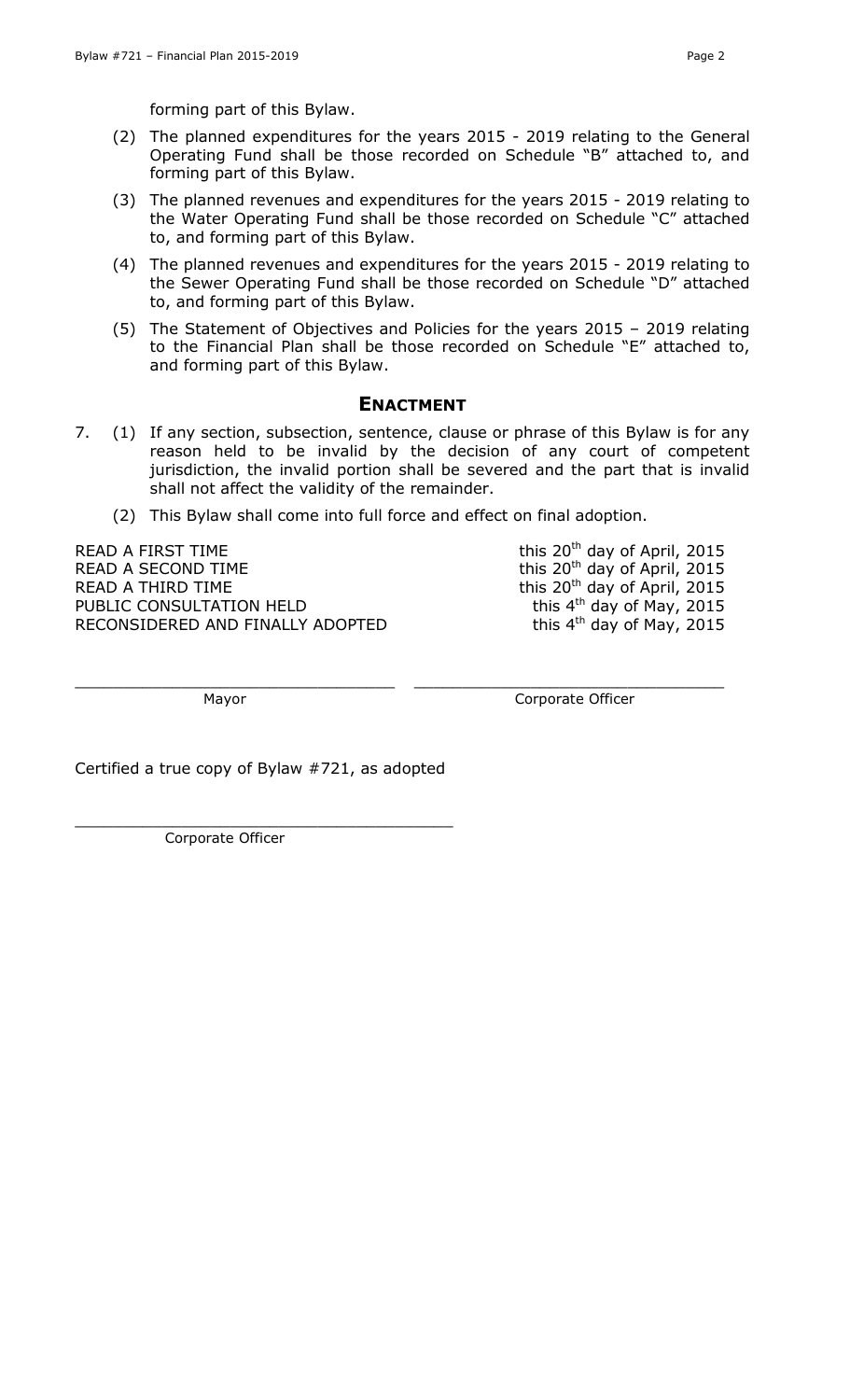# **BYLAW #721**

# SCHEDULE "A" – GENERAL FUND REVENUES

 $\overline{\phantom{0}}$ 

|                                                  | 2014             | 2014                 | 2015          | 2016          | 2017          | 2018          | 2019          |
|--------------------------------------------------|------------------|----------------------|---------------|---------------|---------------|---------------|---------------|
|                                                  | <b>BUDGET</b>    | PRE-<br><b>AUDIT</b> | <b>BUDGET</b> | <b>BUDGET</b> | <b>BUDGET</b> | <b>BUDGET</b> | <b>BUDGET</b> |
| <b>TAXES</b>                                     |                  |                      |               |               |               |               |               |
| Ad Valorem Taxes                                 | 191,347          | 191,346              | 202,555       | 205,593       | 208,677       | 211,807       | 214,984       |
| <b>Drainage Parcel Taxes</b>                     | 24,150           | 24,150               | 24,150        | 24,512        | 24,880        | 25,253        | 25,632        |
| <b>Road Parcel Taxes</b>                         | 46,000           | 46,000               | 46,000        | 46,690        | 47,390        | 48,101        | 48,823        |
| <b>Utility Taxes</b>                             | 11,581           | 11,581               | 11,459        | 11,500        | 11,500        | 11,500        | 11,500        |
| Grant in Lieu of Taxes                           | 2,900            | 2,992                | 3,000         | 3,000         | 3,000         | 3,000         | 3,000         |
| <b>TOTAL TAXES</b>                               | 275,978          | 276,069              | 287,164       | 291,296       | 295,448       | 299,662       | 303,939       |
| <b>SALE OF SERVICES</b>                          |                  |                      |               |               |               |               |               |
| Garbage Service                                  | 21,050           | 22,233               | 21,300        | 21,300        | 21,300        | 21,500        | 21,500        |
| <b>Recreation Services</b>                       | 8,000            | 9,671                | 10,000        | 10,000        | 10,000        | 10,000        | 10,000        |
| <b>Other Services</b>                            | 400              | 277                  | 400           | 400           | 400           | 400           | 400           |
| <b>TOTAL SALE OF SERVICES</b>                    | 29,450           | 32,181               | 31,700        | 31,700        | 31,700        | 31,900        | 31,900        |
| <b>OTHER REVENUES FROM OWN</b><br><b>SOURCES</b> |                  |                      |               |               |               |               |               |
| Licenses & Permits                               | 4,900            | 5,193                | 5,100         | 5,300         | 5,500         | 5,500         | 5,700         |
| Rentals                                          | 65,851           | 64,640               | 73,437        | 75,000        | 75,000        | 76,000        | 76,000        |
| Miscellaneous<br>TOTAL REVENUES FROM OWN         | 23,450           | 25,747               | 86,233        | 25,000        | 25,000        | 25,000        | 25,000        |
| <b>SOURCES</b>                                   | 94,201           | 95,580               | 164,770       | 105,300       | 105,500       | 106,500       | 106,700       |
| <b>UNCONDITIONAL TRANSFERS</b>                   |                  |                      |               |               |               |               |               |
|                                                  | 246,290          | 244,755              | 395,338       | 350,000       | 350,000       | 350,000       | 350,000       |
| <b>CONDITIONAL TRANSFERS</b>                     |                  | 170,802              |               | 170,000       | 170,000       | 170,000       | 170,000       |
| <b>INTERNAL TRANSFER</b>                         | 168,213          |                      | 179,155       |               |               |               |               |
| <b>Water Fund Administration</b>                 |                  |                      | 20,017        | 22,000        | 23,000        | 23,000        | 24,000        |
| Sewer Fund Administration                        | 30,141<br>39,914 | 30,141               |               | 18,000        | 19,000        |               |               |
| <b>Other Transfers</b>                           |                  | 39,914               | 16,378        |               |               | 19,000        | 20,000        |
|                                                  | 16,330           | 11,330               | 15,380        | 15,000        | 15,000        | 17,000        | 17,000        |
| TOTAL INTERNAL TRANSFERS                         | 86,385           | 81,385               | 51,775        | 55,000        | 57,000        | 59,000        | 61,000        |
| <b>COLLECTIONS FOR OTHERS</b>                    |                  |                      |               |               |               |               |               |
|                                                  | 744,467          | 744,524              | 740,940       | 742,000       | 744,000       | 745,000       | 750,000       |
| <b>TOTAL GENERAL FUND REVENUES</b>               |                  |                      |               |               |               |               |               |
|                                                  | 1,644,984        | 1,645,296            | 1,850,842     | 1,745,296     | 1,753,648     | 1,762,062     | 1,773,539     |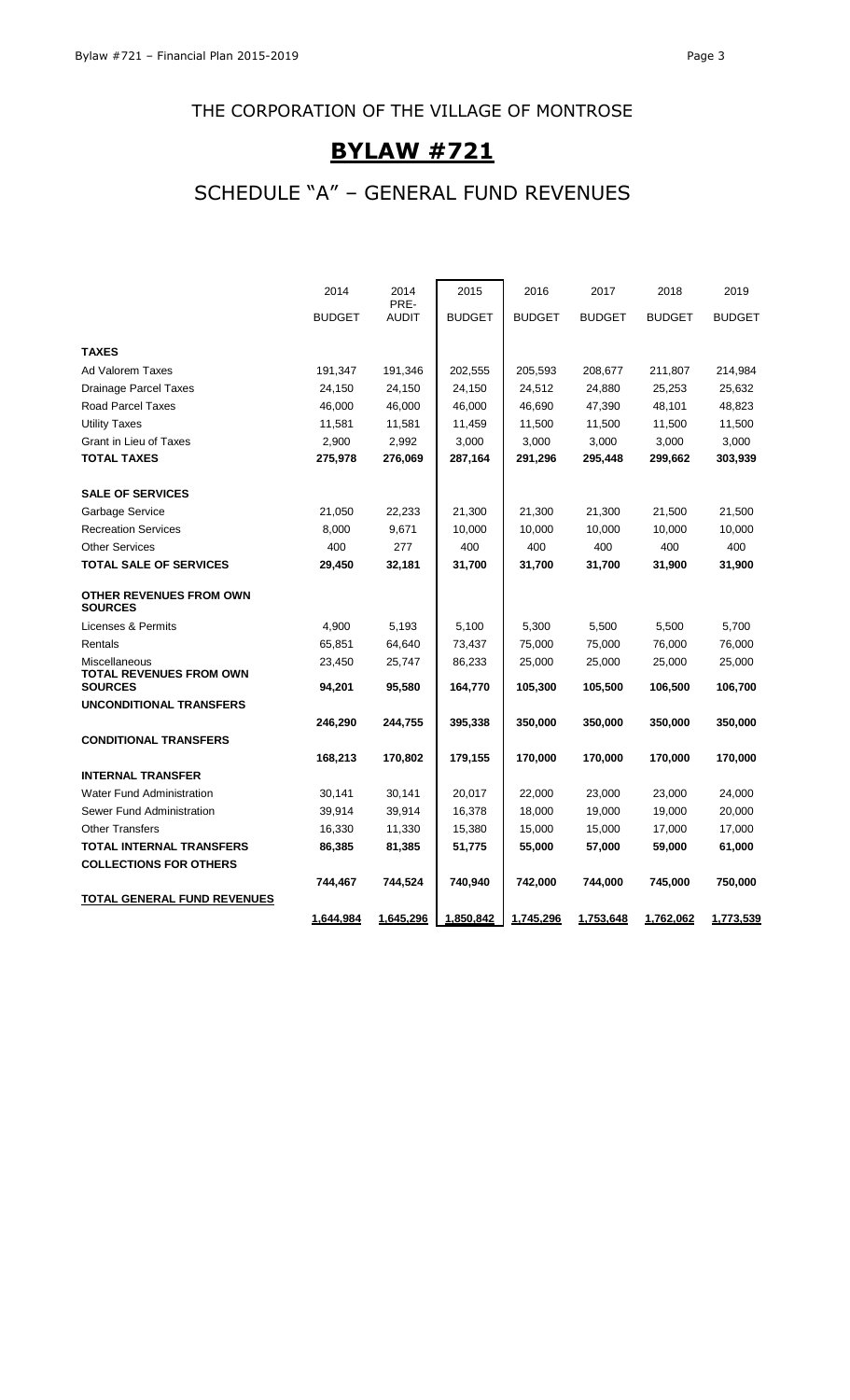# **BYLAW #721**

# SCHEDULE "B" – GENERAL FUND EXPENDITURES

| <b>Consolidated Funds Surplus (Deficit)</b>         | 0             | $-15,968$            | 0             | 0             | $\pmb{0}$     | $\bf{0}$      | 0             |
|-----------------------------------------------------|---------------|----------------------|---------------|---------------|---------------|---------------|---------------|
| <b>General Fund Surplus (Deficit)</b>               | 1             | $-59,545$            | 0             | 0             | 0             | 0             | 0             |
| <b>TOTAL GENERAL EXPENDITURES</b>                   | 1,644,983     | 1,704,841            | 1,850,842     | 1,745,296     | 1,753,647     | 1,762,061     | 1,773,540     |
| <b>TOTAL CAPITAL PROJECTS</b>                       | 62,150        | 37,952               | 62,002        | 88,316        | 87,820        | 90,000        | 88,000        |
| Recreation                                          | 30,000        | 24,225               | 30,000        | 30,000        | 30,000        | 30,000        | 30,000        |
| Public Works                                        | 32,150        | 13,727               | 32,002        | 58,316        | 57,820        | 60,000        | 58,000        |
| Administration                                      | 0             | 0                    | 0             | 0             | $\mathbf 0$   | 0             | 0             |
| <b>CAPITAL PROJECTS</b>                             |               |                      |               |               |               |               |               |
| <b>TOTAL FISCAL SERVICES</b>                        | 863,549       | 908,722              | 888,742       | 882,505       | 884,505       | 885,188       | 892,073       |
| Transfer of Taxes Collected for Others              | 766,064       | 768,069              | 761,337       | 761,000       | 763,000       | 763,683       | 770,568       |
| Transfer to Other Funds                             | 97,485        | 140,653              | 105,900       | 100,000       | 100,000       | 100,000       | 100,000       |
| Debt Servicing                                      | 0             | 0                    | 21,505        | 21,505        | 21,505        | 21,505        | 21,505        |
| <b>FISCAL SERVICES</b>                              |               |                      |               |               |               |               |               |
| <b>TOTAL RECREATION &amp; CULTURE</b>               | 72,484        | 82,556               | 91,403        | 72,681        | 73,611        | 74,548        | 75,991        |
| Parks                                               | 34,478        | 32,482               | 52,114        | 33,000        | 33,500        | 34,000        | 35,000        |
| <b>Community Hall</b>                               | 26,922        | 38,653               | 28,257        | 28,681        | 29,111        | 29,548        | 29,991        |
| <b>Recreation Commission</b>                        | 11,084        | 11,421               | 11,032        | 11,000        | 11,000        | 11,000        | 11,000        |
| <b>RECREATION &amp; CULTURAL</b><br><b>SERVICES</b> |               |                      |               |               |               |               |               |
| <b>COMMUNITY &amp; PLANNING</b><br><b>SERVICES</b>  | 23,845        | 14,849               | 110,000       | 15,000        | 15,000        | 15,000        | 15,000        |
| <b>ENVIRONMENTAL HEALTH</b><br><b>SERVICES</b>      | 27,674        | 34,369               | 34,421        | 35,109        | 35,812        | 36,528        | 37,258        |
| TOTAL TRANSPORTATION<br><b>SERVICES</b>             | 119,866       | 147,116              | 122,151       | 123,908       | 125,691       | 126,947       | 128,217       |
| <b>Traffic Services</b>                             | 15,608        | 22,217               | 21,008        | 21,323        | 21,643        | 21,859        | 22,078        |
| Road Maintenance                                    | 93,001        | 86,600               | 86,086        | 87,377        | 88,688        | 89,575        | 90,471        |
| Equipment Operation & Maintenance                   | 11,257        | 38,299               | 15,057        | 15,208        | 15,360        | 15,513        | 15,668        |
| <b>TRANSPORTATION SERVICES</b>                      |               |                      |               |               |               |               |               |
| <b>TOTAL PROTECTIVE SERVICES</b>                    | 22,304        | 23,245               | 27,294        | 27,447        | 27,770        | 28,097        | 28,428        |
| <b>Other Protective Services</b>                    | 12,154        | 14,572               | 17,644        | 17,700        | 17,877        | 18,056        | 18,236        |
| <b>Bylaw Enforcement</b>                            | 10,150        | 8,673                | 9,650         | 9,747         | 9,893         | 10,041        | 10,192        |
| <b>PROTECTIVE SERVICES</b>                          |               |                      |               |               |               |               |               |
| <b>TOTAL GENERAL PUBLIC WORKS</b>                   | 48,410        | 50,567               | 76,583        | 61,330        | 62,939        | 63,753        | 64,072        |
| General Public Works Equipment                      | 24,926        | 26,680               | 45,587        | 30,000        | 31,000        | 31,000        | 31,000        |
| Workshop                                            | 15,851        | 15,158               | 20,325        | 20,630        | 20,939        | 21,253        | 21,572        |
| <b>General Public Works</b>                         | 7,633         | 8,729                | 10,671        | 10,700        | 11,000        | 11,500        | 11,500        |
| <b>GENERAL PUBLIC WORKS</b>                         |               |                      |               |               |               |               |               |
| <b>TOTAL GENERAL GOVT SERVICES</b>                  | 404,701       | 405,465              | 438,246       | 439,000       | 440,500       | 442,000       | 444,500       |
| <b>Other General Government Services</b>            | 43,980        | 37,165               | 42,850        | 43,000        | 43,000        | 43,000        | 44,000        |
| <b>General Administration</b>                       | 337,371       | 346,172              | 366,896       | 367,000       | 368,000       | 369,000       | 370,000       |
| Legislative                                         | 23,350        | 22,128               | 28,500        | 29,000        | 29,500        | 30,000        | 30,500        |
| <b>GENERAL GOVERNMENT SERVICES</b>                  |               |                      |               |               |               |               |               |
|                                                     | <b>BUDGET</b> | PRE-<br><b>AUDIT</b> | <b>BUDGET</b> | <b>BUDGET</b> | <b>BUDGET</b> | <b>BUDGET</b> | <b>BUDGET</b> |
|                                                     | 2014          | 2014                 | 2015          | 2016          | 2017          | 2018          | 2019          |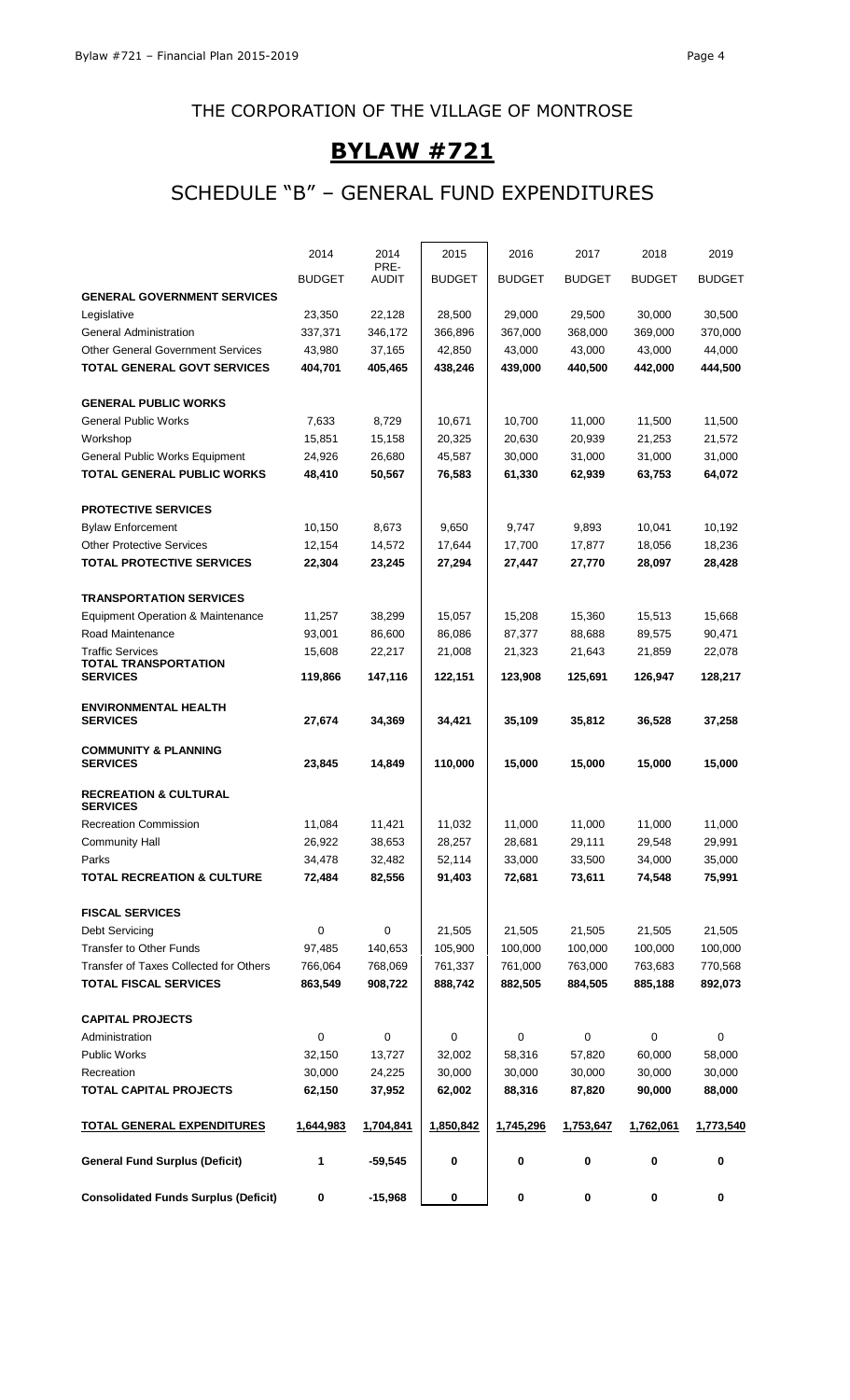# **BYLAW #721**

# SCHEDULE "C" – WATER FUND REVENUES & EXPENDITURES

 $\overline{\phantom{0}}$ 

|                                                | 2014          | 2014                 | 2015          | 2016          | 2017          | 2018          | 2019          |
|------------------------------------------------|---------------|----------------------|---------------|---------------|---------------|---------------|---------------|
|                                                | <b>BUDGET</b> | PRE-<br><b>AUDIT</b> | <b>BUDGET</b> | <b>BUDGET</b> | <b>BUDGET</b> | <b>BUDGET</b> | <b>BUDGET</b> |
| <b>WATER FUND REVENUES</b>                     |               |                      |               |               |               |               |               |
|                                                |               |                      |               |               |               |               |               |
| <b>TAXES</b>                                   | 111,205       | 110,963              | 111,205       | 113,985       | 116,835       | 119,756       | 122,750       |
| <b>SALE OF SERVICES</b>                        | 112,185       | 114,409              | 114,683       | 117,550       | 120,489       | 123,501       | 126,589       |
| <b>OTHER REVENUES</b>                          |               |                      |               |               |               |               |               |
| <b>Government Grants</b>                       | 0             | $\bf{0}$             | 15,000        | 0             | $\bf{0}$      | 0             | 0             |
| Own Sources                                    | 164,904       | 147,518              | 132,184       | 35,000        | 50,000        | 50,000        | 50,000        |
| <b>TOTAL OTHER REVENUES</b>                    | 164,904       | 147,518              | 147,184       | 35,000        | 50,000        | 50,000        | 50,000        |
| <b>TOTAL WATER FUND REVENUES</b>               | 388,294       | 372,890              | 373,072       | 266,535       | 287,324       | 293,257       | 299,338       |
|                                                |               |                      |               |               |               |               |               |
|                                                |               |                      |               |               |               |               |               |
|                                                | 2014          | 2014                 | 2015          | 2016          | 2017          | 2018          | 2019          |
|                                                | <b>BUDGET</b> | PRE-<br><b>AUDIT</b> | <b>BUDGET</b> | <b>BUDGET</b> | <b>BUDGET</b> | <b>BUDGET</b> | <b>BUDGET</b> |
| <b>WATER FUND EXPENDITURES</b>                 |               |                      |               |               |               |               |               |
| <b>GENERAL GOVERNMENT</b><br><b>SERVICES</b>   | 41,741        | 39,734               | 32,117        | 33,000        | 33,000        | 34,000        | 34,000        |
| <b>ENVIRONMENTAL HEALTH</b><br><b>SERVICES</b> |               |                      |               |               |               |               |               |
| <b>Water Supply &amp; Distribution System</b>  |               |                      |               |               |               |               |               |
| Water Supply and Treatment                     | 41,217        | 33,257               | 46,177        | 47,000        | 47,000        | 48,000        | 49,000        |
| Water Distribution and Fire Hydrants           | 156,766       | 44,994               | 52,515        | 55,000        | 55,000        | 57,000        | 58,000        |
| Water Storage                                  | 118,570       | 10,167               | 14,737        | 15,000        | 15,000        | 16,000        | 17,000        |
| TOTAL ENVIRONMENTAL HEALTH                     | 316,553       | 88,418               | 113,429       | 117,000       | 117,000       | 121,000       | 124,000       |
| <b>ENVIRONMENTAL &amp; PLANNING</b>            | 12,500        | 121,065              | 27,526        | 5,000         | 5,000         | 5,000         | 5,000         |
| <b>FISCAL SERVICES</b>                         |               |                      |               |               |               |               |               |
| Long-Term Interest                             | 0             | 0                    | 0             | 0             | 0             | 0             | 0             |
| Principal Installments                         | 0             | 0                    | 0             | 0             | 0             | 0             | 0             |
| Transfers to other funds                       | 0             | 55,000               | 0             | 11,535        | 32,324        | 33,257        | 36,338        |
| <b>TOTAL FISCAL SERVICES</b>                   | 0             | 55,000               | 0             | 11,535        | 32,324        | 33,257        | 36,338        |
| <b>TOTAL CAPITAL PROJECTS</b>                  | 17,500        | 26,535               | 200,000       | 100,000       | 100,000       | 100,000       | 100,000       |
| <b>TOTAL WATER FUND</b><br><b>EXPENDITURES</b> | 388,294       | 330,752              | 373,072       | 266,535       | 287,324       | 293,257       | 299,338       |
| <b>SURPLUS (DEFICIT)</b>                       | 0             | 42,138               | $\bf{0}$      | 0             | 0             | 0             | 0             |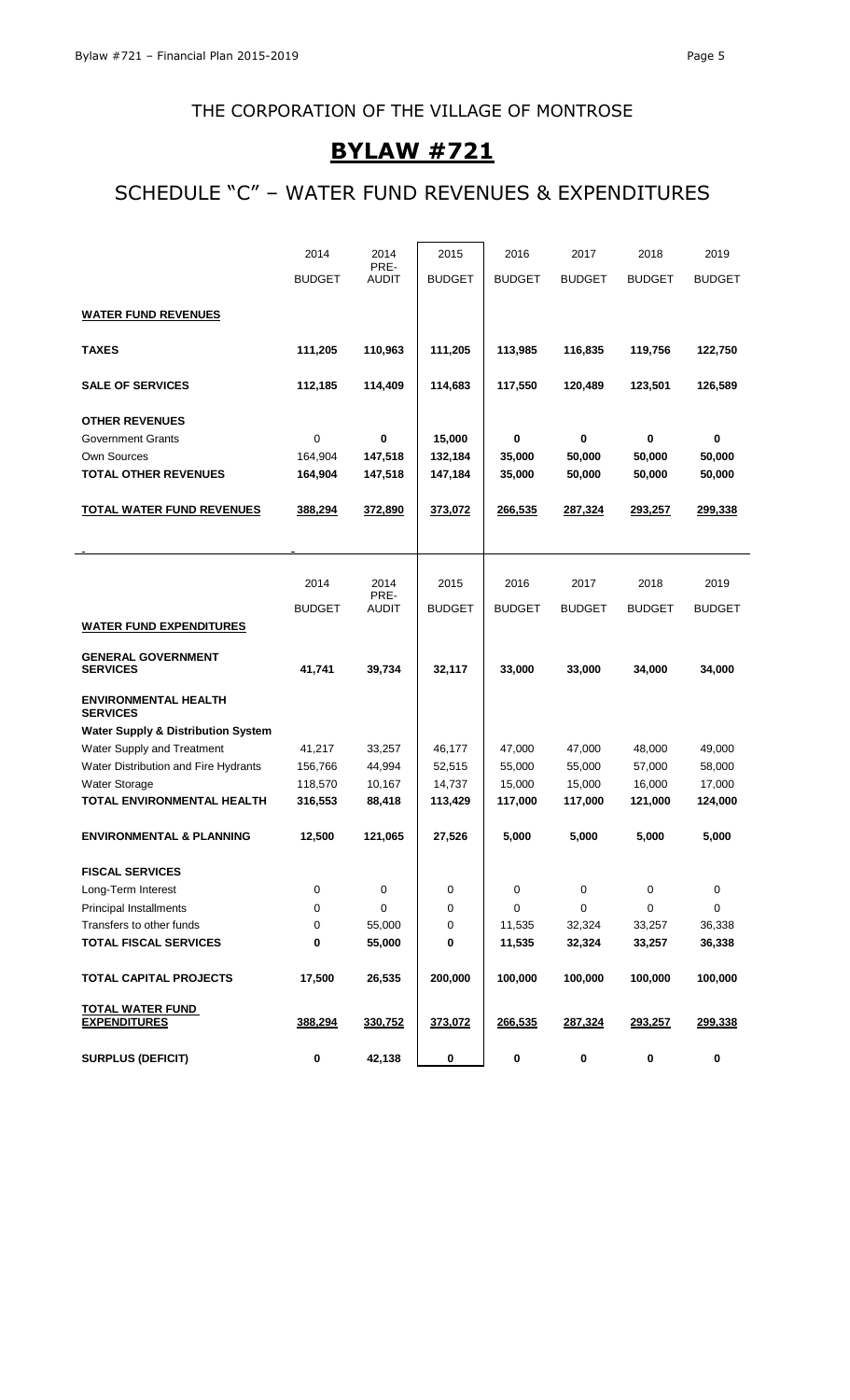# **BYLAW #721**

## SCHEDULE "D" – SEWER FUND REVENUES & EXPENDITURES

|                                                | 2014          | 2014                 | 2015          | 2016          | 2017          | 2018          | 2019          |
|------------------------------------------------|---------------|----------------------|---------------|---------------|---------------|---------------|---------------|
|                                                | <b>BUDGET</b> | PRE-<br><b>AUDIT</b> | <b>BUDGET</b> | <b>BUDGET</b> | <b>BUDGET</b> | <b>BUDGET</b> | <b>BUDGET</b> |
|                                                |               |                      |               |               |               |               |               |
| <b>SEWER FUND REVENUES</b>                     |               |                      |               |               |               |               |               |
| <b>TAXES</b>                                   | 58,710        | 58,581               | 58,710        | 60,178        | 61,682        | 63,224        | 64,805        |
| <b>SALE OF SERVICES</b>                        | 139,363       | 141,439              | 142,177       | 145,731       | 149,375       | 153,109       | 156,937       |
| <b>OWN SOURCES</b>                             | 34,805        | 20,000               | 47,000        | 2,816         | $\bf{0}$      | 8,320         | 3,387         |
| <b>TOTAL SEWER FUND REVENUES</b>               | 232,878       | 220,020              | 247,887       | 208,725       | 211,057       | 224,653       | 225,129       |
|                                                |               |                      |               |               |               |               |               |
|                                                |               |                      |               |               |               |               |               |
|                                                | 2014          | 2014<br>PRE-         | 2015          | 2016          | 2017          | 2018          | 2019          |
|                                                | <b>BUDGET</b> | <b>AUDIT</b>         | <b>BUDGET</b> | <b>BUDGET</b> | <b>BUDGET</b> | <b>BUDGET</b> | <b>BUDGET</b> |
| <b>SEWER FUND EXPENDITURES</b>                 |               |                      |               |               |               |               |               |
| <b>GENERAL GOVERNMENT</b><br><b>SERVICES</b>   | 46,539        | 43,525               | 22,003        | 23,000        | 23,000        | 24,000        | 24,000        |
| <b>ENVIRONMENTAL HEALTH</b><br><b>SERVICES</b> |               |                      |               |               |               |               |               |
| <b>Collection System Maintenance</b>           | 27,674        | 18,103               | 31,049        | 30,000        | 30,000        | 32,000        | 32,000        |
| <b>Lift Station Maintenance</b>                | 21,087        | 22,233               | 30,271        | 30,725        | 31,186        | 31,654        | 32,129        |
| Sewage Treatment Plant                         | 74,078        | 82,529               | 84,328        | 85,000        | 85,000        | 87,000        | 87,000        |
| TOTAL ENVIRONMENTAL HEALTH                     | 122,839       | 122,865              | 145,648       | 145,725       | 146,186       | 150,654       | 151,129       |
| <b>ENVIRONMENTAL &amp; PLANNING</b>            | 63,500        | 52,191               | 31,736        | 25,000        | 25,000        | 25,000        | 25,000        |
| <b>FISCAL SERVICES</b>                         |               |                      |               |               |               |               |               |
| <b>Debt Servicing</b>                          |               |                      |               |               |               |               |               |
| Long-Term Interest                             | 0             | 0                    | 0             | 0             | 0             | 0             | 0             |
| <b>Principal Installments</b>                  | 0             | 0                    | 0             | $\mathbf 0$   | 0             | 0             | 0             |
| <b>Other Transfers</b>                         | 0             | 0                    | 0             | 0             | 0             | 0             | 0             |
| <b>TOTAL FISCAL SERVICES</b>                   | 0             | 0                    | 0             | 0             | $\bf{0}$      | 0             | 0             |
| <b>TOTAL CAPITAL PROJECTS</b>                  | 0             | 0                    | 48,500        | 15,000        | 16,871        | 25,000        | 25,000        |
| <b>TOTAL SEWER FUND</b><br><b>EXPENDITURES</b> | 232,878       | 218,581              | 247,887       | 208,725       | 211,057       | 224,654       | 225,129       |
| <b>SURPLUS (DEFICIT)</b>                       | 0             | 1,439                | 0             | 0             | $\bf{0}$      | $\mathbf 0$   | 0             |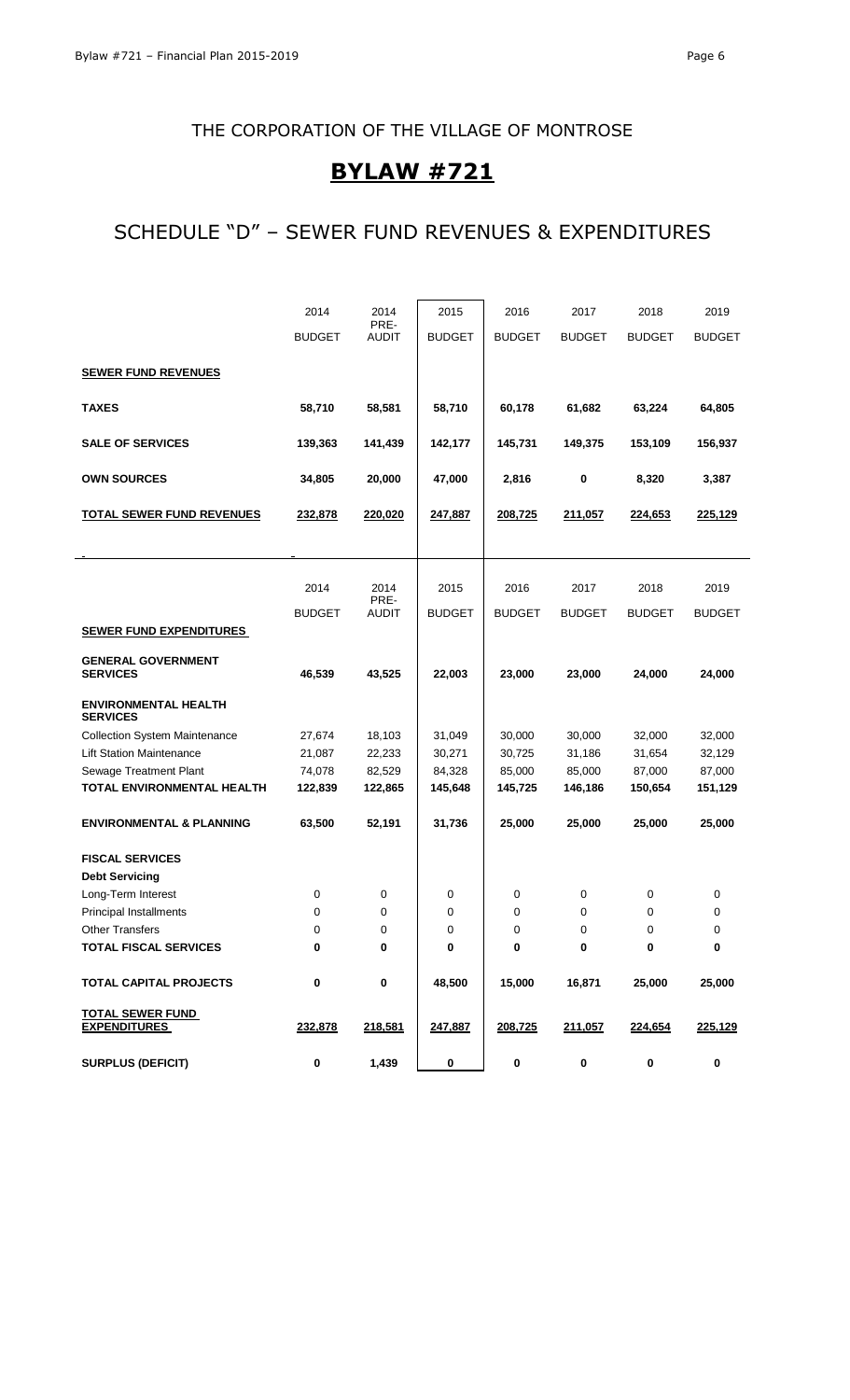### **BYLAW #721**

### SCHEDULE "E" – **Statement of Objectives and Policies**

In accordance with Section 165(3.1) of the *Community Charter,* the Village of Montrose (Village) is required to include in the Five Year Financial Plan, objectives and policies regarding each of the following:

- 1. The proportion of total revenue that comes from each of the funding sources described in Section 165(7) of the *Community Charter*;
- 2. The distribution of property taxes among the property classes, and
- 3. The use of permissive tax exemptions.

#### **FUNDING SOURCES**

Table 1 shows the proportion of total revenue proposed to be raised from each funding source in 2015. As a revenue source, property taxation offers a number of advantages, for example, it is simple to administer and it is fairly easy for residents to understand. It offers a stable and reliable source of revenue for services that are difficult or undesirable to fund on a user-pay basis. These include services such as general administration, planning services, fire protection, police services, and bylaw enforcement.

Many services can be measured and charged on a user pay basis. Services where fees and charges can be easily administered include water and sewer usage, building permits, business licenses, and sale of specific services and therefore, these are charged on a user pay basis. User fees attempt to allocate the value of a service to those who use the service.

#### **Parcel Taxes:**

A water parcel tax is a source of revenue is based on a set fee per parcel of land and offsets, in part, the costs of upgrading water infrastructure.

A sewer parcel tax is a source of revenue is based on a set fee per parcel of land and offsets, in part, the costs of upgrading sewer infrastructure.

A drainage parcel tax is a source of revenue is based on a set fee per parcel of land and offsets, in part, the costs of capital maintenance and the upgrading of drainage infrastructure.

A transportation parcel tax is a source of revenue is based on a set fee per parcel of land and offsets, in part, the costs of capital maintenance and the upgrading of road infrastructure.

| <b>Revenue Source</b>    | % of Total Revenue | <b>Dollar Value</b> |
|--------------------------|--------------------|---------------------|
| <b>Property Taxes</b>    | 8.8%               | \$217,014           |
| <b>Parcel Taxes</b>      | 9.7%               | \$240,065           |
| User Fees and Charges    | 11.7%              | \$288,560           |
| <b>Other Sources</b>     | 16.7%              | \$413,829           |
| <b>Government Grants</b> | 23.1%              | \$571,393           |
| Tax Collected for Other  | 30.0%              | \$740,070           |
| <b>Total</b>             | 100.0%             | \$2,470,931         |

#### **Table 1: Sources of Revenue**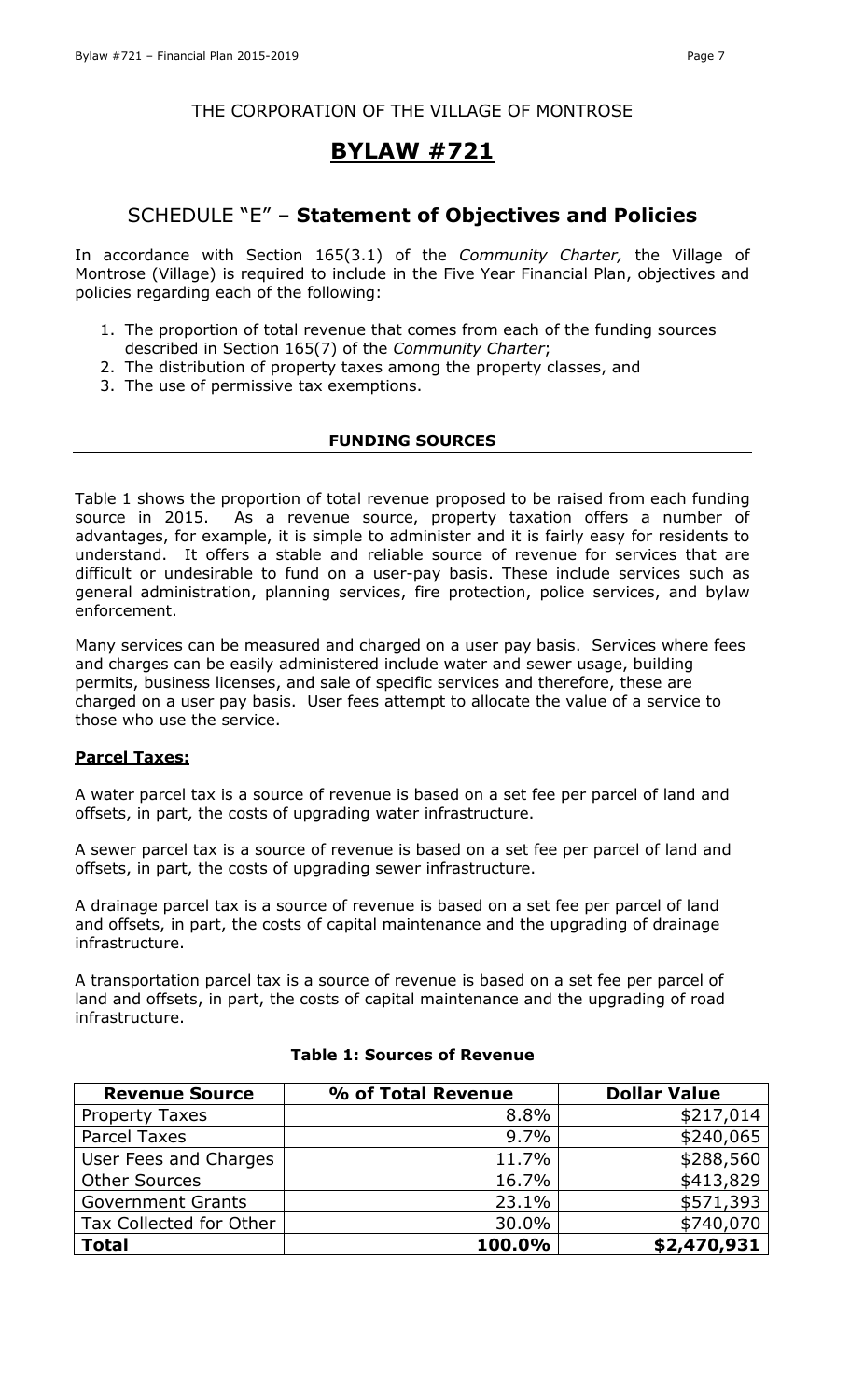### *Objective*

 Taxation Revenue will be determined by Council each year according to the operating and capital needs of the community, as part of the annual budget process. Taxation will be based on the service level priorities of Council, in balance with preserving and enhancing the financial health of the Village.

### *Policies*

- The Village will review all user fee levels annually to ensure they are adequately meeting both the capital and delivery costs of the service.
- Where possible, the Village will endeavor to supplement revenues from user fees and charges and alternate sources, rather than taxation, to lessen the burden on its limited property tax base.

### **Strategic Community Investment Funds:**

Government grants include the Strategic Community Investment Funds which are provided by the Province of British Columbia. These funds reduce the level of municipal taxation and for a smaller municipality these funds are instrumental to maintaining existing municipal service levels.

### *Objective:*

 The Village will attempt to increase the sources of government grants to complete much needed infrastructure capital projects in the municipality. Where feasible user fees will be levied where measurable level of services are rendered or provided.

### *Policies:*

- Where possible the Village will substitute revenues from user fees and charges and government grants rather than taxation.
- The Village will review municipal services and user fees to ensure that the operating and capital budgets are adequate while providing the residents with the expected service levels of previous years.

### **DISTRIBUTION OF PROPERTY TAX RATES**

Table 2 outlines the distribution of property taxes among the property classes. The residential property class provides the largest proportion of property tax revenue. This is appropriate as this class also forms the largest portion of the assessment base and consumes the majority of Village services.

| rable 2: Distribution of Property Tax Rates |                     |                     |  |  |  |  |
|---------------------------------------------|---------------------|---------------------|--|--|--|--|
|                                             | % of Total Property |                     |  |  |  |  |
| <b>Property Class</b>                       | <b>Taxation</b>     | <b>Dollar Value</b> |  |  |  |  |
| Residential (1)                             | 97.63%              | \$197,749           |  |  |  |  |
| Utilities (2)                               | 0.20%               | \$398               |  |  |  |  |
| Social Housing (3)                          | $0.00\%$            | \$0                 |  |  |  |  |
| Major Industrial (4)                        | $0.00\%$            | \$0                 |  |  |  |  |
| Light Industrial (5)                        | $0.00\%$            | \$0                 |  |  |  |  |
| Business and Other (6)                      | 2.18%               | \$4,408             |  |  |  |  |
| Recreation/Non-profit                       |                     |                     |  |  |  |  |
| (8)                                         | $0.00\%$            | \$0                 |  |  |  |  |
| Farmland (9)                                | $0.00\%$            | \$0                 |  |  |  |  |
| <b>Total</b>                                | 100.00%             | \$202,555           |  |  |  |  |

### **Table 2: Distribution of Property Tax Rates**

#### *Objective*

 The distribution of property taxes among the property classes will be maintained similar to the distribution in prior years.